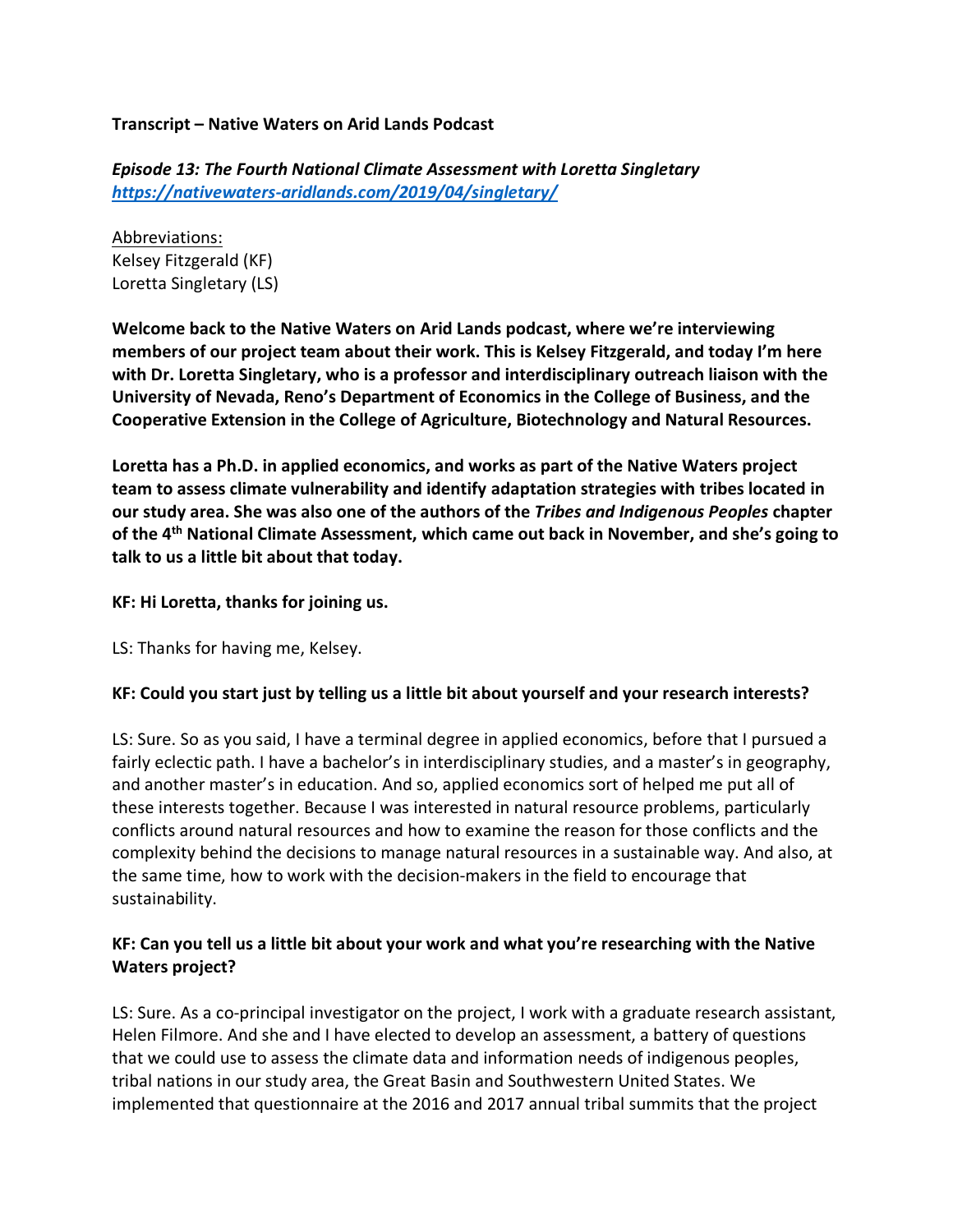has sponsored and conducted every year of its project funding. We've been analyzing those data to prioritize what the tribal members in our study area indicate that they need in order to strengthen their climate adaptation planning efforts. In some cases implement their climate adaptation plans. We are about at the point of releasing the results of that analysis. Helen will be defending her thesis that summarizes this research. We have an extension curriculum that we're assembling from the results of that research that we'll be sharing with the public. Hopefully at the next Tribal Summit and the one after that. That extension curriculum will also be available online, so that anyone can access it easily. We are designing that to be user friendly. We will also be publishing at least one, maybe two, peer reviewed journal articles from her thesis research.

# **KF: So, I understand that you recently helped to write the** *Tribes and Indigenous People***'s chapter of the 4th National Climate Assessment; For people who aren't familiar, can you give us a brief overview of what the National Climate Assessment is?**

LS: Sure. The Global Change Research Act of 1990 is the policy that mandates that there be a US Global Change Research Program. And that this program deliver every 4 years a report to congress and the president. And the purpose of the report is to integrate and interpret the findings of the research program, analyze the effects of global change on the natural environment, and that includes all of the components of that environment – agriculture, energy, land and water resources, human health and welfare, social systems, and then also analyzes current trends in global change, both those that are human induced and naturally occurring. And so the National Climate Assessment was borne out of this mandate.

The Assessment features two volumes. The first volume focuses on the biophysical earth system across the united states, and the foundation of physical science for climate science and climate assessment. Volume II, and that's the volume in which the tribes and indigenous peoples chapter is housed, focuses on human welfare, societal and environmental elements of climate change.

# **KF: So I understand that the** *Tribes and Indigenous People's* **chapter was actually not included in the first two National Climate Assessments, but was added as a topic chapter in the 3rd edition of the report, and then updated by you and your team for the 4th edition. What were some of your key findings this time around?**

LS: We started with looking at the results of that first chapter, which was in NCA3, and went from there looking at the most recent research and literature between that publication and this chapter publication. We continued the theme that research tells us that indigenous peoples can be and are likely to be affected in unique and disproportionate ways. There are a number of reasons behind this.

I encourage everyone to check out the 4NCA, and if you're new to the NCA, check out the third one as well with regard to this particular chapter to get some context. There are more details there of course than I can provide here.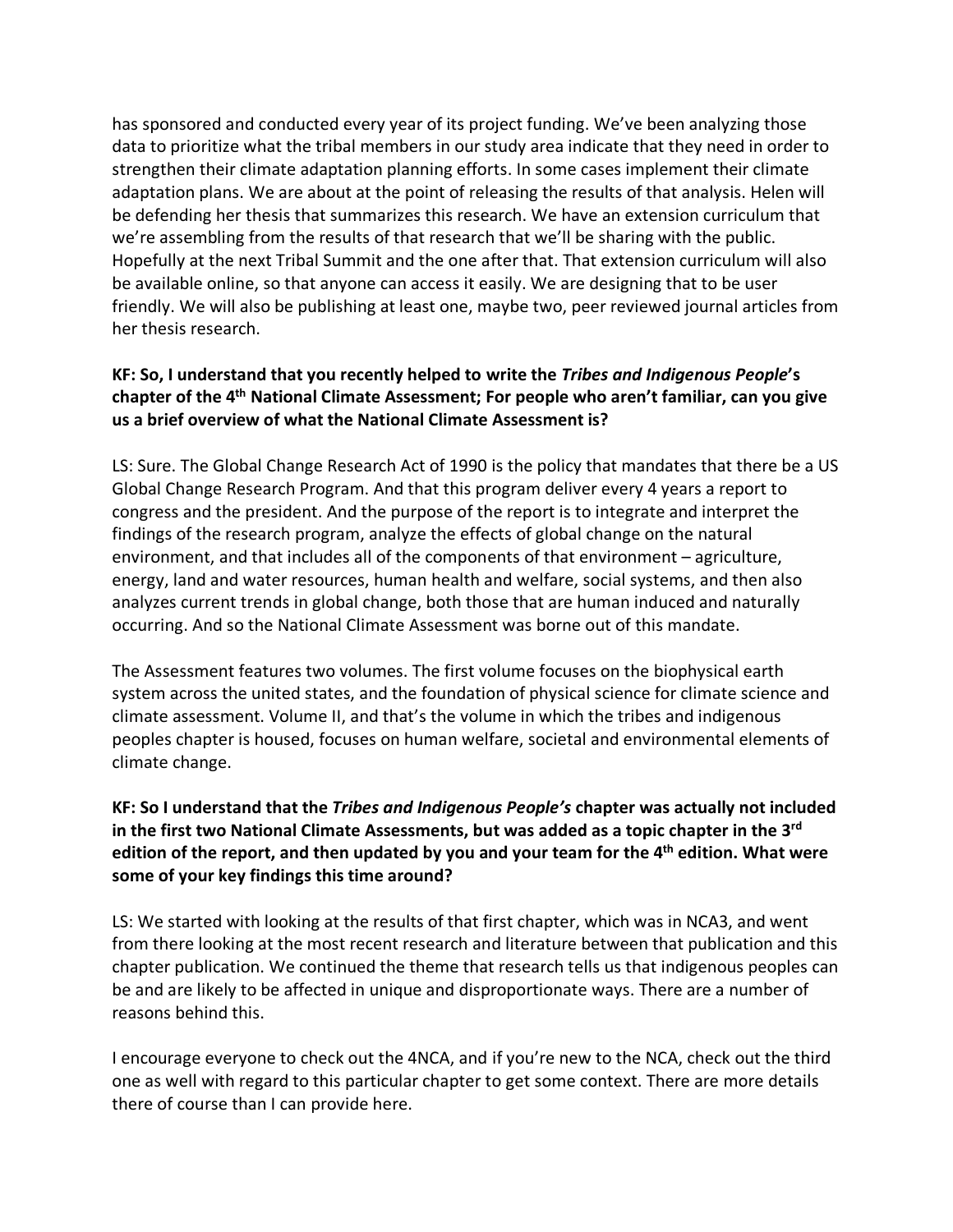But, the point being that Indigenous Peoples have lived in particular areas of what is now the US for hundreds if not thousands of years, and there are cultures and spiritual practices and economies, trade systems, that have been there since the beginning and have evolved over time, and in fact are quite adaptive. Many indigenous communities will say that climate change has been happening since the beginning, since we've been here, and consider themselves quite resilient, in fact.

The reason for why researchers and scientists and philosophers with regards to this topic see indigenous peoples as being disproportionately impacted by climate change is largely in part due to 200+ years of federal policies that have dramatically affected the lives, well-being and economies of federally recognized tribes as we know them to be now, as well as non-federally recognized indigenous communities.

Three of those include the forced relocation legislation that led to the creation of reservation lands, and we don't have enough time for this particular podcast, so I would encourage you again to read up on this in our chapter, and there are other documents that we cite that provide more information. But, forcing these communities to leave their territorial and original homelands to a fixed land base definitely has impacts for them in terms of their adaptation envelope, if you will.

Then on top of that, there were additional federal legislative pieces that influence how property rights, both land and water, are governed. Those rules for governing these resources on these reservation lands today that impact these communities in terms of their qualitative life, and particularly their ability to sustain the types of economies they would like to build and sustain, or grow. If that is what their desire is.

Then another piece of legislation had to do with the subdivision and the breakup of these reservation lands into individual alottees and head of households, and there was tremendous loss of reservation lands as a result of that, and tremendous fractionation of these lands, so that combined with a lack of self-determination of property rights and institutions to govern how these resources are managed by the tribes versus the federal government, who now or still has trust responsibility, and trust oversight of these resources, it presents a number of challenges.

So, before all of this, I would argue that they were probably perhaps way more resilient than they are under this fixed land base with a number of layers of institutional rules that were created without their input, that they now must deal with. And all of that, in addition to adapting to climate change uncertainty and projections that we know are going to affect them, especially in areas of the country where sea levels are rising, but especially in the arid west where water is already scarce and we have a very fixed system for the rules that govern how that water is allocated and used.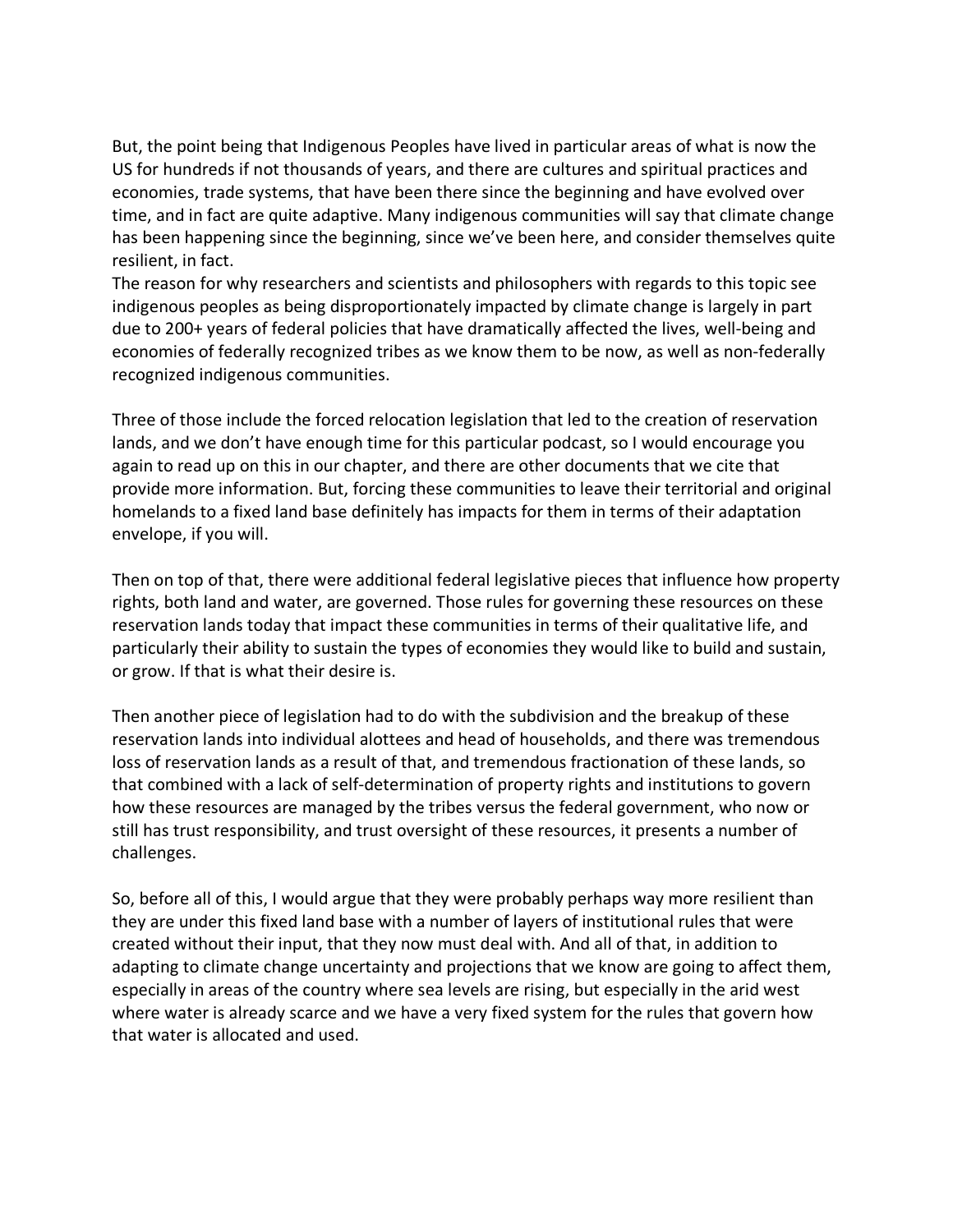### **KF: Between the third and 4th national climate assessments, what were some of the changes that you and the team identified as far as the challenges that indigenous people are facing? What were the major differences in this year's assessment?**

LS: So, in the 3<sup>rd</sup> NCA, and because it was the first time a chapter was dedicated to this topic, the authors necessarily had to establish a framework and introduce basically everything I've just described to you. What we wanted to do as an authorship team with this chapter in the  $4<sup>th</sup>$ assessment, was we decided to investigate what's happened in between that report and this report.

What we feature are the number of proactive steps that indigenous peoples, communities, nations, have taken. We were able to map over 800 climate adaptation planning initiatives or plans that are underway, being implemented, and some even in the more refined stages of evaluating and implementing their adaptation plan.

This didn't surprise us, because indigenous peoples have been very vocal about their concern about the impacts of climate change, and publicly so, and sometimes unpopularly so. But they've taken that risk, and were some of the first communities to come forward and say 'we've got a problem here, what are we going to do'. So we weren't surprised to find so many proactive initiatives, but we were delighted that we were able to showcase that in our chapter. And I think that's a distinct difference between the two chapters.

Once we decided as an authorship group that we were going to go in this direction, we wanted to show proaction rather than vulnerability and try to reduce the role of the potential victim of climate change versus leaders. Leaders in climate change recognition, adaptation, research, vocalization, drawing attention to the issue.

# **KF: How do you think that the experience of working on this climate assessment will help you as you move forward with your NWAL project research?**

LS: I think there has been some synergy in terms of collaborating with the author group who represented various disciplines. We had individuals that were specialists in public health assessment, and outreach, certainly we had hydrologists, and atmospheric scientists involved, and we also had anthropologists as well as those interested in the institutional aspects of how tribal lands and waters are governed and how that resource usage is regulated. So we had a very interdisciplinary team, and that sheer synergy of working with them closely for a year and writing with them I think helped to sharpen my tools for working with my graduate research assistant Helen on the NWAL project.

I will also mention, I forgot to mention earlier, that another piece of the NWAL project she and I took on was that we developed a very brief assessment of climate science research, education, and outreach particular to tribal colleges and universities. We did that in partnership with John Phillips, the TCUs land grant consortium system director. He allowed us to implement that survey in 2016 at the National Conference of TCUs, and then Helen went back the following